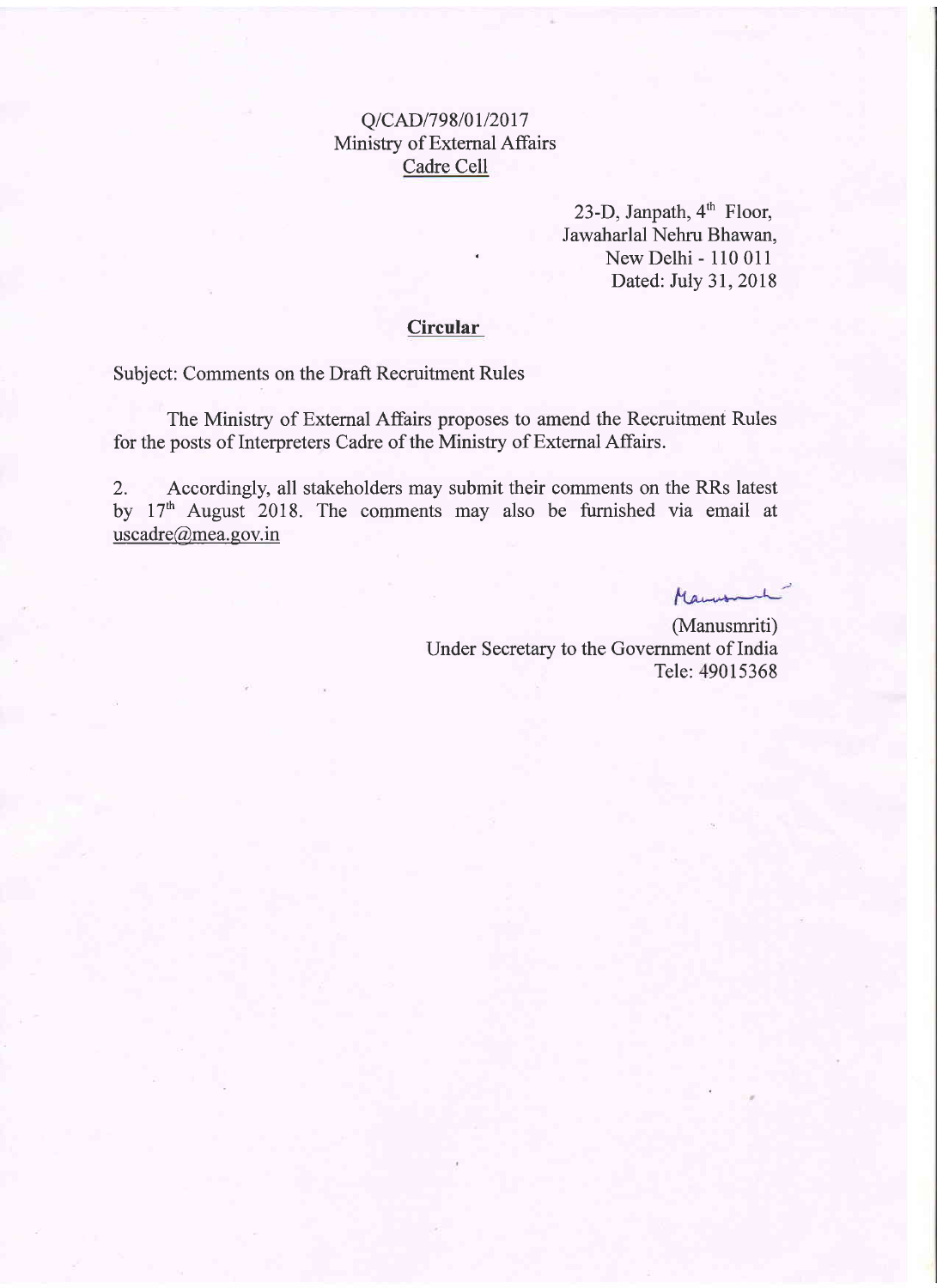(To be published in the Gazette of India, part II, Section 3, Sub-section (i))

Government of India Ministry of External Affairs

New Delhi, July 2018

### NOTIFICATION

G.S.R.----In exercise of the powers conferred by the proviso to article 309 of the Constitution and in supersession of the Ministry of External Affairs (Interpreters' Cadre) Recruitment Rules, 1994 except as respects things done or omitted to be done before such supersession, the President hereby makes the following rules regulating the method of recruitment to certain Group 'A' posts of the Interpreters' Cadre of the Ministry of External Affairs, namely :-

1. Short title and commencement**.**- (1) These rules may be called the Ministry of External Affairs (Interpreters' Cadre) Recruitment Rules, 2018.

(2) They shall come into force on the date of their publication in the official Gazette.

2. Number of posts, classification and Level in the Pay Matrix:- The number of the said posts, their classification and the level in the pay matrix or pay scale attached thereto, shall be as specified in columns (2) to (4) of the said Schedule.

3. Method of recruitment, age limit and other qualifications: -- The method of recruitment, age limit, qualifications and other matters relating to the said posts shall be as specified in columns (5) to (13) of the said Schedule.

4. Disqualification.- No person, -

(a) who has entered into or contracted a marriage with a person having a spouse living, or

(b) who, having a spouse living, has entered into or contracted a marriage with any person;

shall be eligible for appointment to the said posts:

Provided that the Central Government may, if satisfied that such a marriage is permissible under the personal law applicable to such person and the other party to the marriage and that there are other grounds for so doing, exempt any person from the operation of this rule.

5. Power to relax- Where the Central Government is of the opinion that it is necessary or expedient to do so, it may order, for reasons to be recorded in writing and in consultation with the Union Public Service Commission relax any of these provisions with respect to any class or category of persons.

6. Saving - Nothing in these rules shall affect reservations, relaxation of age limit and other concessions required to be provided to Ex-servicemen and other categories of persons, in accordance with the orders issued by the Central Government from time to time, in this regard.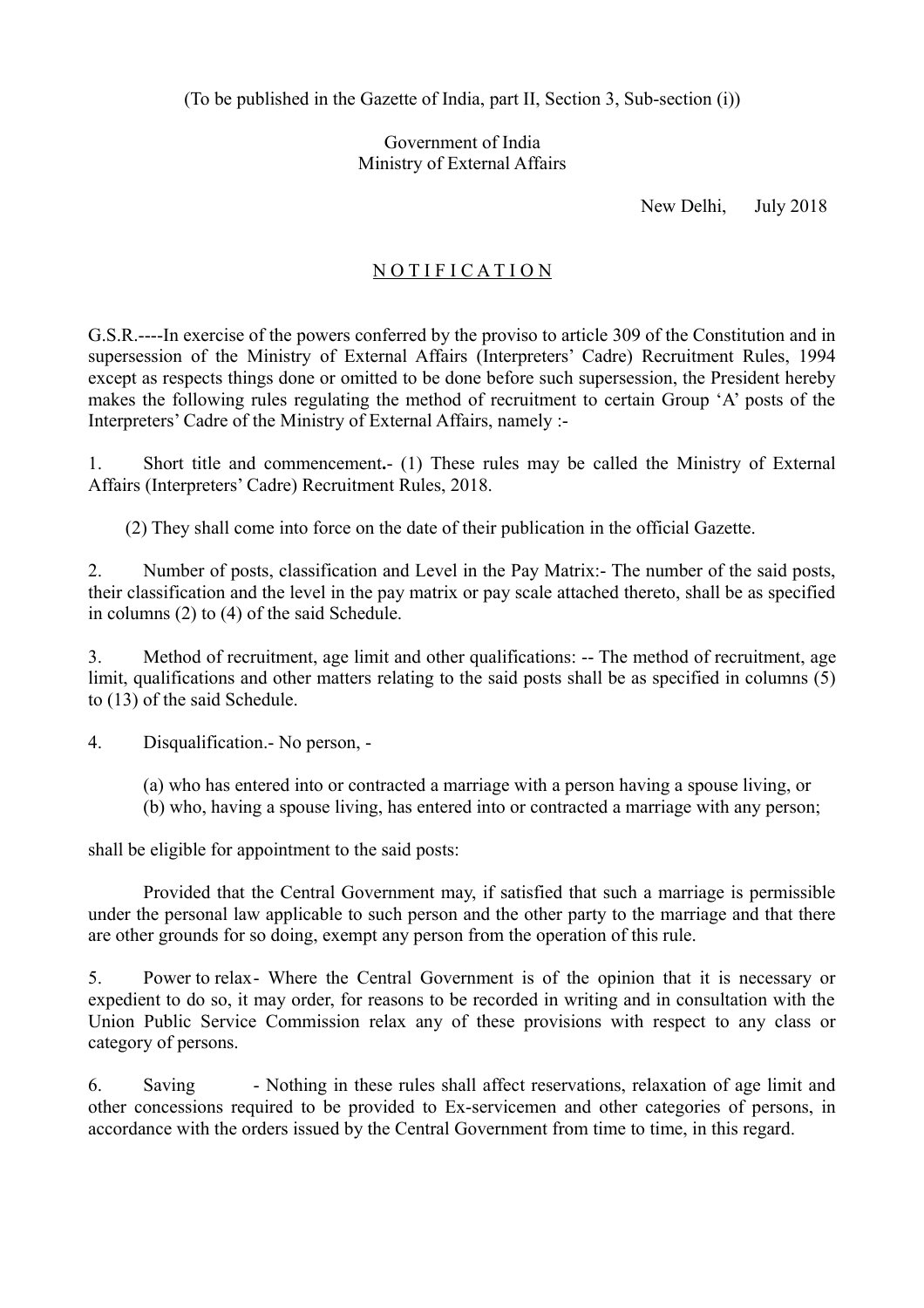## **SCHEDULE**

| Name of Post                                      | No. of post                                                         | Classification                                                             | Level in Pay<br>Matrix                 | Whether<br>selection or<br>non-selection<br>post |
|---------------------------------------------------|---------------------------------------------------------------------|----------------------------------------------------------------------------|----------------------------------------|--------------------------------------------------|
| (1)                                               | (2)                                                                 | (3)                                                                        | (4)                                    | (5)                                              |
| 1. Senior Interpreter $7^*$<br>(Selection Grade). | (2018)<br>*Subject to variation<br>dependent<br>work<br>on<br>load. | General Central<br>Service, Group<br>'A' Gazetted,<br>Non-<br>Ministerial. | Level 13<br>$(Rs.123100 -$<br>215900). | Selection.                                       |

| Age limit for direct recruits | Educational $&$ Other qualification required for direct<br>recruits |
|-------------------------------|---------------------------------------------------------------------|
| $\sigma$                      |                                                                     |
| Not applicable.               | Not applicable.                                                     |

| Whether age and educational Period of probation, if any<br>qualification prescribed for<br>direct recruits will apply in the<br>case of promotees |                 | Method of recruitment whether by<br>direct recruitment<br>$\alpha$<br>by<br>promotion<br>by<br><sub>or</sub><br>deputation/absorption<br>$\&$<br>percentage of the vacancies to be<br>filled by various methods |
|---------------------------------------------------------------------------------------------------------------------------------------------------|-----------------|-----------------------------------------------------------------------------------------------------------------------------------------------------------------------------------------------------------------|
| (8)                                                                                                                                               | (9)             | (10)                                                                                                                                                                                                            |
| Not applicable.                                                                                                                                   | Not applicable. | 50 percent by Promotion failing<br>which by deputation (including<br>short-term contract), and<br>50<br>by<br>percent<br>Deputation (including short-term<br>contract).                                         |

| In case of recruitment by If a departmental promotion Circumstances in which<br>promotion/deputation/transfer' committee exists what is its Union Public Service<br>from which composition<br>grades<br>promotion/deputation/ transfer to<br>be made |                                  | Commission<br>be<br>to<br>consulted in<br>making<br>recruitment. |
|------------------------------------------------------------------------------------------------------------------------------------------------------------------------------------------------------------------------------------------------------|----------------------------------|------------------------------------------------------------------|
| (11)                                                                                                                                                                                                                                                 | (12)                             | (13)                                                             |
| Promotion:                                                                                                                                                                                                                                           | Group $A$                        | Consultation with Union                                          |
|                                                                                                                                                                                                                                                      | Departmental<br>Promotion Public | Service                                                          |
| Interpreters (Senior Scale) in the Committee (for Promotion)                                                                                                                                                                                         |                                  | Commission necessary.                                            |
| Level 11 of the Pay Matrix (Rs.                                                                                                                                                                                                                      |                                  |                                                                  |
| 67700-208700) with 10 years 1. Chairman/Member, Union                                                                                                                                                                                                |                                  |                                                                  |
| regular service in the grade.                                                                                                                                                                                                                        | Public Service Commission –      |                                                                  |
|                                                                                                                                                                                                                                                      | Chairman.                        |                                                                  |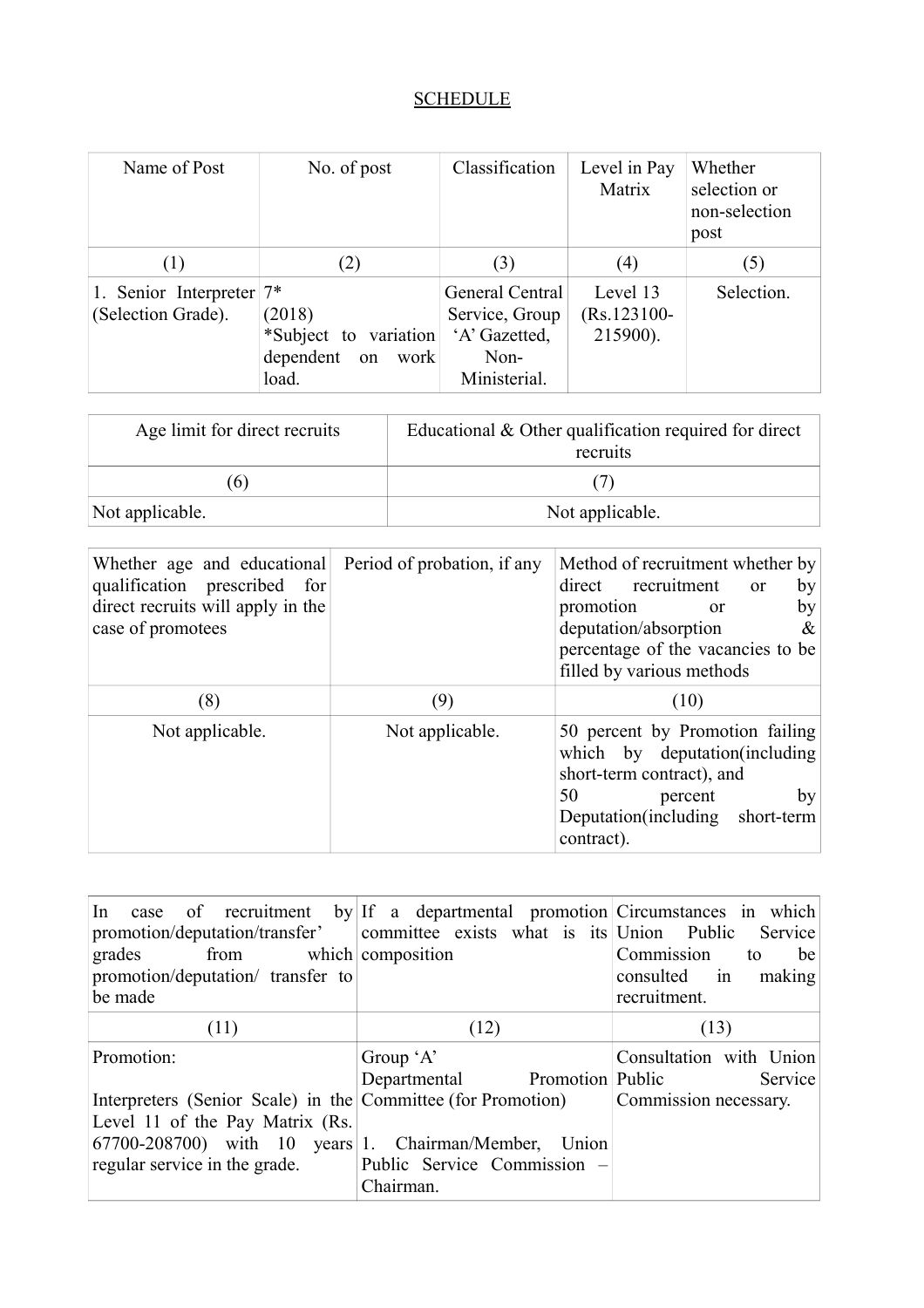| Deputation(Including short-term $ 2$ .<br>contract):<br>Officers<br>of<br>the<br>Central<br>Government or State Government<br>Union<br>territories<br>or<br>or<br>statutory<br>autonomous<br>or<br>organisation or public sector<br>undertakings or University or<br>recognised research institutions:                                                                                                                        | Additional<br>Secretary<br>(Administration) - Member<br>Joint<br>3.<br>Secretary<br>(Administration) - Member<br>4.Joint<br>Secretary<br>in<br>the<br>division<br>of<br>territorial<br>the<br>language concerned. |  |
|-------------------------------------------------------------------------------------------------------------------------------------------------------------------------------------------------------------------------------------------------------------------------------------------------------------------------------------------------------------------------------------------------------------------------------|-------------------------------------------------------------------------------------------------------------------------------------------------------------------------------------------------------------------|--|
| (a) (i) Holding analogous posts on<br>regular basis in the parent cadre or<br>department; or<br>(ii) with 5 years regular service in<br>posts in the Pay Matrix Level 12<br>(Rs.78800-209200) or equivalent<br>in the parent cadre or department;<br>or<br>(iii) with 10 years regular service<br>in posts in the Pay Matrix Level<br>$(Rs.67700-208700)$<br>11<br>or<br>equivalent in the parent cadre or<br>department; and |                                                                                                                                                                                                                   |  |
| (b)Possessing<br>the<br>following<br>educational<br>qualifications<br>and<br>experience, namely:-                                                                                                                                                                                                                                                                                                                             |                                                                                                                                                                                                                   |  |
| $(1)$ (a) Master's degree in the<br>foreign language concerned with<br>English/Hindi/any<br>Indian<br>language included in the Eighth<br>Schedule to the Constitution as a<br>compulsory/elective subject<br>at<br>degree level from a recognized<br>university or equivalent; and                                                                                                                                            |                                                                                                                                                                                                                   |  |
| (b) 10 years experience as a<br>translator / interpreter in the<br>foreign language concerned<br>to<br>English/Hindi/any<br>Indian<br>language included in the Eighth<br>Schedule to the Constitution and<br>vice versa or in teaching the<br>foreign language concerned;                                                                                                                                                     |                                                                                                                                                                                                                   |  |
| Note 1: The exact requirement of<br>the foreign language concerned<br>shall be indicated at the time of<br>each requirement.                                                                                                                                                                                                                                                                                                  |                                                                                                                                                                                                                   |  |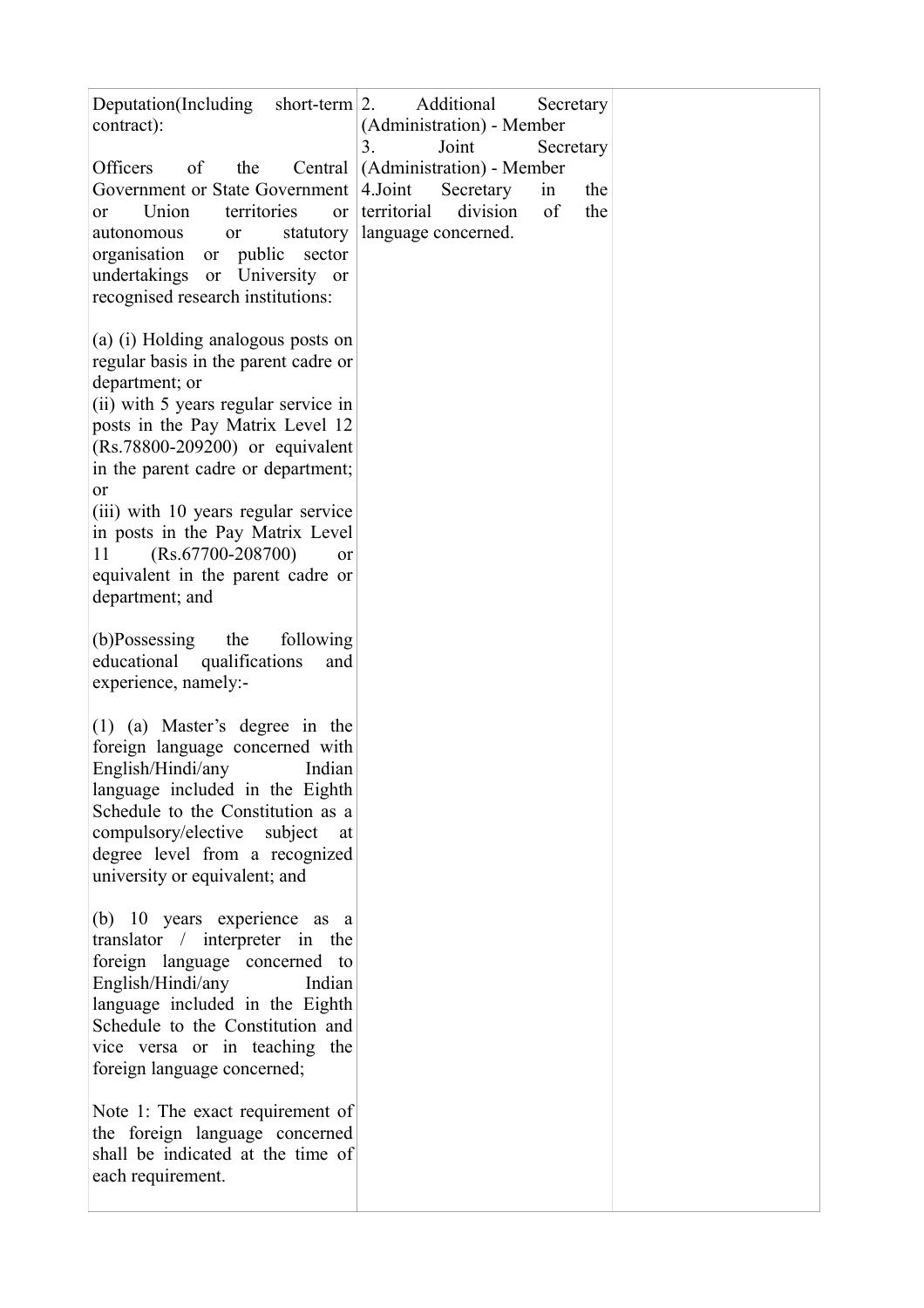| Note 2: The departmental officers<br>in the feeder category who are in<br>the direct line of promotion shall<br>not be eligible for consideration<br>appointment<br>for<br>on<br>deputation(including short term<br>contract).<br>Similarly, deputationists shall not<br>be eligible for consideration for<br>appointment by promotion.                                                                                                                                                                                       |  |
|-------------------------------------------------------------------------------------------------------------------------------------------------------------------------------------------------------------------------------------------------------------------------------------------------------------------------------------------------------------------------------------------------------------------------------------------------------------------------------------------------------------------------------|--|
| 3:<br>Period<br>Note<br>of<br>deputation(ISTC) including period<br>of deputation(ISTC) in another ex-<br>cadre post held immediately<br>preceding this appointment in the<br>other<br>some<br>same<br>or<br>organisation/department<br>of<br>the<br>Government<br>Central<br>shall<br>ordinarily not to exceed 5 years.<br>The maximum age limit<br>for<br>appointment by transfer<br>on<br>deputation(ISTC)<br>shall<br>not<br>be<br>exceeding 56 years as on<br>the<br>closing date<br>of<br>receipt<br>of<br>applications. |  |
| Note 4: Where juniors who have<br>completed<br>their<br>qualifying/eligibility service are<br>being considered from promotion,<br>their seniors would<br>also<br>be,<br>considered provided they are not<br>of<br>short<br>the<br>requisite<br>qualifying/eligibility service by<br>more than one year and have<br>completed<br>successfully<br>their<br>probation period, if prescribed.                                                                                                                                     |  |

|                                   |                                                                       | $\left(3\right)$                                                                                               | (4) |            |
|-----------------------------------|-----------------------------------------------------------------------|----------------------------------------------------------------------------------------------------------------|-----|------------|
| 2. Interpreter<br>(Senior Scale). | 8*<br>(2018)<br>*subject<br>variation dependent Group<br>on workload. | General Central Level 11<br>Service, Non- $(Rs.67700-$<br>to Ministerial, $\qquad$ (208700).<br>A<br>Gazetted. |     | Selection. |

| Not exceeding 40 years. | Essential: |
|-------------------------|------------|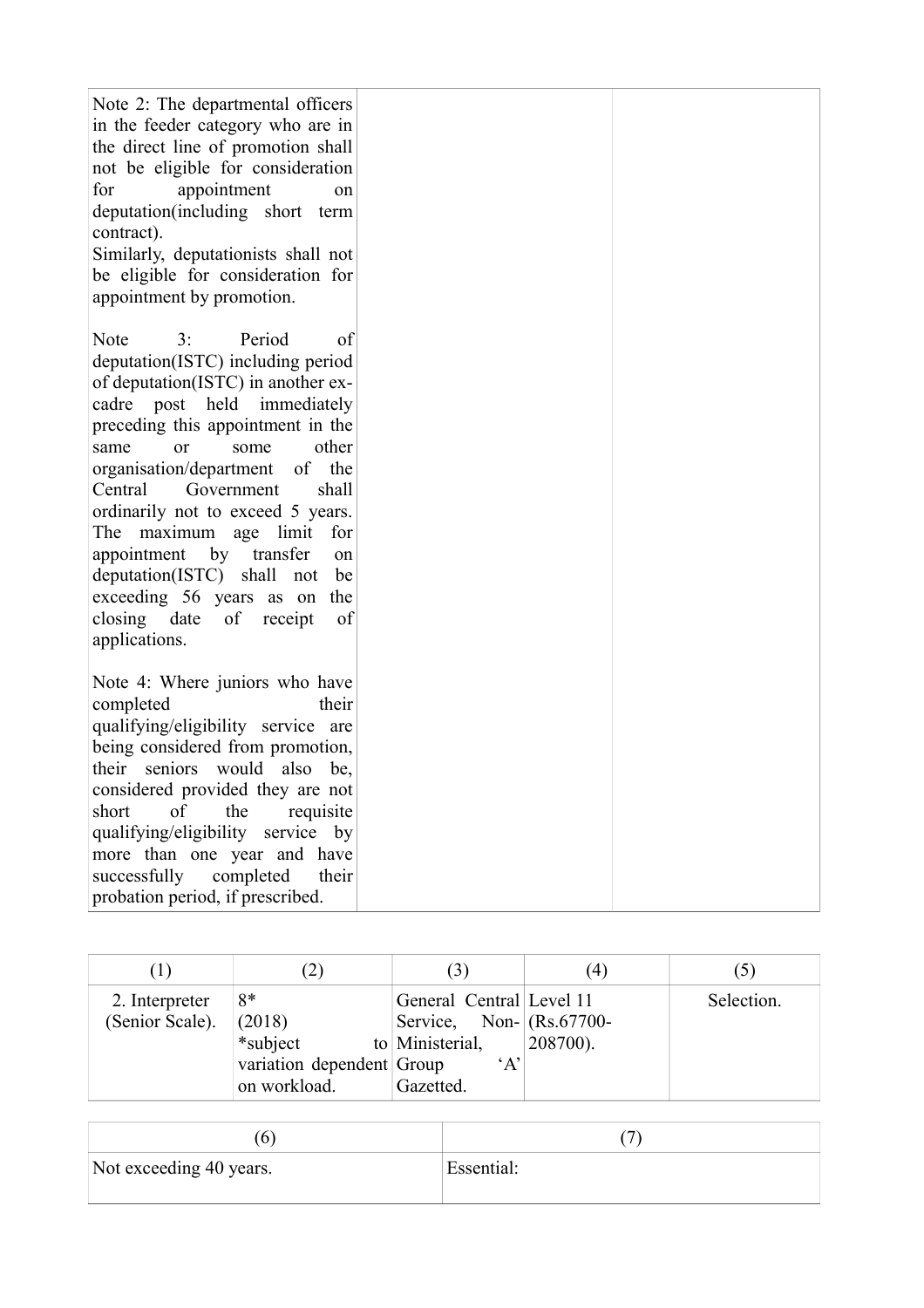upto 5 years in accordance with the concerned instructions issued by the Government.

Note 2: The crucial date for determining the equivalent; and age-limit shall be closing date for receipt of not the closing date prescribed for those in in the Mizoram, Manipur, Nagaland, & Spiti district and Pangi sub-division of concerned. Chamba District of Himachal Pradesh, Andaman & Nicobar Islands or Lakshdweep).

Note 1: Relaxable for Government servants I. (a) Master's degree in the foreign language with English/Hindi/any Indian language included in the Eighth Schedule to the Constitution as a compulsory/elective subject at degree level from a recognized university or

applications from candidates in India. (And (b) 5 years experience as a translator /interpreter Assam, Meghalaya, Arunachal Pradesh, English/Hindi/any Indian language included in Sikkim, Ladakh Division of J&K State, Lahul versa or in teaching the foreign language foreign language concerned to Tripura, the Eighth Schedule to the Constitution and vice

OR

II. (a) A degree in the foreign language concerned with English/Hindi/any Indian language included in the Eighth Schedule to the Constitution as a compulsory/elective subject at degree level from a recognized university or equivalent, and

(b) 7 years experience as a translator/interpreter in the foreign language concerned English/Hindi/any Indian language included in the Eighth Schedule to the Constitution and Vice-versa or in teaching the foreign language concerned.

Note 1: The exact requirement of the foreign language concerned shall be indicated at the time of each requirement.

Note 1: The exact requirement of foreign language shall be indicated at time of each recruitment.

Note 2: Qualifications are relaxable at discretion of the Union Public Service Commission, in case of candidates otherwise well qualified.

Note 3: The qualifications(s) regarding Experience is/are relaxable at the discretion of Union Public Service Commission in the case of candidates belonging to schedules castes or schedule tribes if at any stage of selection the Union Public Service Commission is of the opinion that sufficient number of candidates from these communities possessing the requisite experience are not likely to be available to fill up the vacancies reserved for them.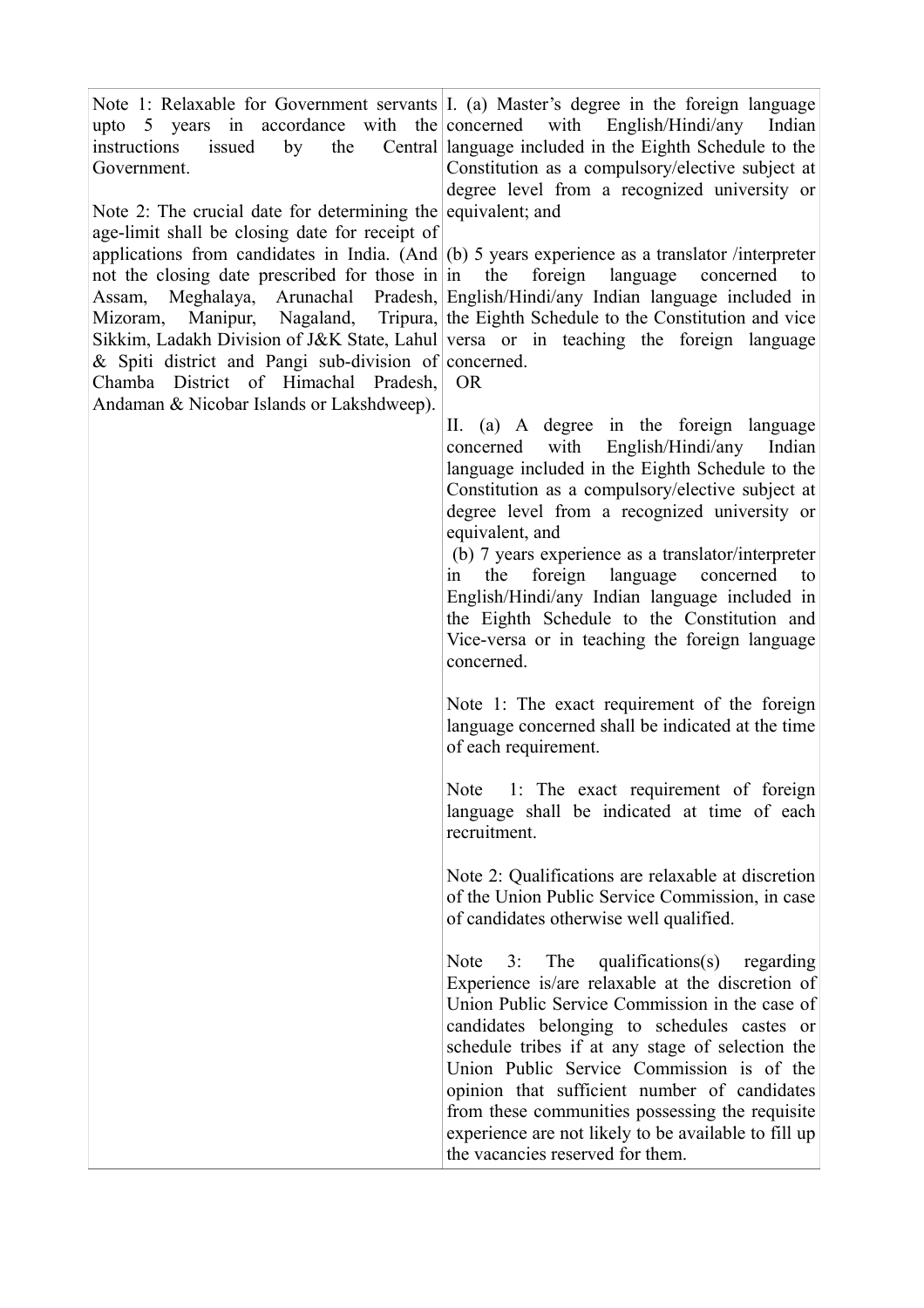|     |                             |                          | (10)    |       |
|-----|-----------------------------|--------------------------|---------|-------|
| NO. | 1 year for direct recruits. | Promotion<br>Deputation. | failing | which |

| (11)                                                                                                                                                                                                                                                                                                                                                                                                                                                                                                                                                      | (12)                                                                                                                                                                                                                                                                                                                                                         | (13)                                                                               |
|-----------------------------------------------------------------------------------------------------------------------------------------------------------------------------------------------------------------------------------------------------------------------------------------------------------------------------------------------------------------------------------------------------------------------------------------------------------------------------------------------------------------------------------------------------------|--------------------------------------------------------------------------------------------------------------------------------------------------------------------------------------------------------------------------------------------------------------------------------------------------------------------------------------------------------------|------------------------------------------------------------------------------------|
| Promotion:<br>Junior Interpreter in Level 10<br>of the pay matrix with five Departmental<br>grade.                                                                                                                                                                                                                                                                                                                                                                                                                                                        | Group 'A'<br>Promotion while<br>years regular service in the Committee (for considering recruitment.<br>Promotion) consisting of :-                                                                                                                                                                                                                          | Consultation with Union Public<br>Service Commission necessary<br>making<br>direct |
| Deputation:<br>Officers<br>1n<br>Government/<br>Government/UTs:<br>on regular basis;<br><b>OR</b><br>(ii) with five years regular Member<br>Matrix Level 10 (Rs.56100- territorial<br>177500) or equivalent;<br>and                                                                                                                                                                                                                                                                                                                                       | 1. Foreign Secretary or a<br>Central Secretary nominated by him<br>State from Ministry of External<br>Affairs-Chairman.<br>$(a)(i)$ Holding analogous posts 2. Additional Secretary $(AD)$ -<br>Member<br>3. Joint Secretary (AD) -<br>service in posts in the Pay 4. Joint Secretary(s) in the<br>division of<br>the<br>language(s)<br>concerned-<br>Member |                                                                                    |
| qualifications and experience Promotion Committee<br>prescribed for direct recruits confirmation) consisting of: -<br>under Column 7.<br>Note 1: The departmental Chairman<br>officers in the feeder category $ 2$ . Joint<br>who are in the direct line of Member<br>promotion shall not be eligible $3$ . Joint<br>for<br>consideration<br>appointment on deputation.   language concerned-Member.<br>Similarly, deputationists shall<br>be<br>eligible<br>for<br>not<br>consideration for appointment<br>by promotion.<br>Note 2: Period of deputation | (b) Possessing the educational Group 'A' Departmental<br>(for<br>1. Additional Secretary (AD) -<br>Secretary<br>$(AD)$ -<br>Secretary in<br>the<br>for territorial<br>division<br>of<br>the                                                                                                                                                                  |                                                                                    |
| including period of deputation<br>in another ex-cadre post held<br>immediately preceeding this<br>appointment in the same or<br>other<br>some<br>organisation/department of the<br>Government<br>Central<br>shall<br>ordinarily not to exceed three<br>years. The maximum age limit                                                                                                                                                                                                                                                                       |                                                                                                                                                                                                                                                                                                                                                              |                                                                                    |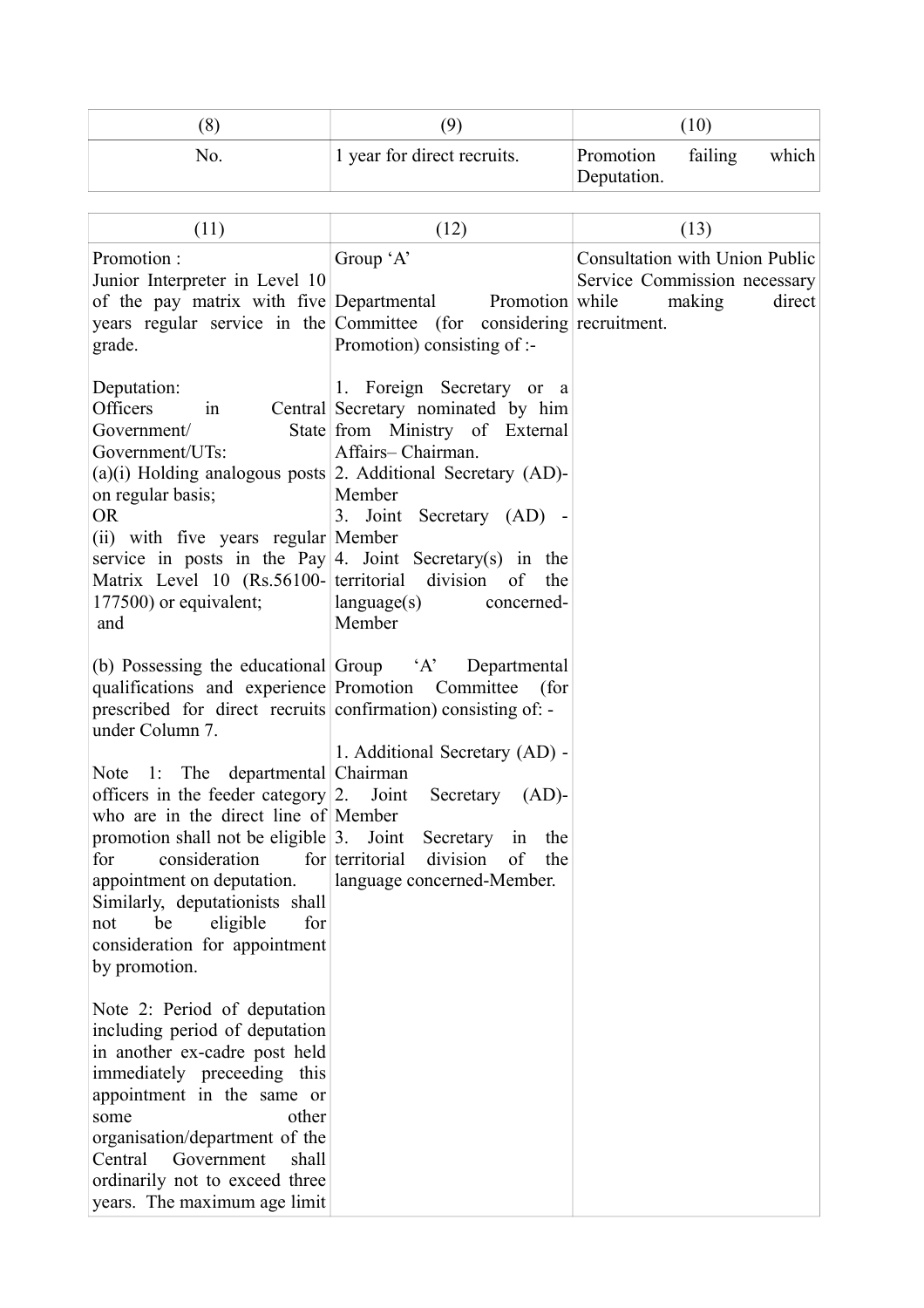| for appointment by deputation<br>shall be 'Not exceeding 56<br>years' as on the closing date of<br>receipt of applications. |  |
|-----------------------------------------------------------------------------------------------------------------------------|--|
| Note 3: Where juniors who                                                                                                   |  |
| completed<br>their<br>have                                                                                                  |  |
| qualifying/eligibility service                                                                                              |  |
| are being considered from                                                                                                   |  |
| promotion, their seniors would                                                                                              |  |
| also be, considered provided                                                                                                |  |
| they are not short of the                                                                                                   |  |
| requisite qualifying/eligibility                                                                                            |  |
| service by more than half of                                                                                                |  |
| qualifying/eligibility<br>such                                                                                              |  |
| service or 2 ears, whichever is                                                                                             |  |
| less and have successfully                                                                                                  |  |
| completed their probation                                                                                                   |  |
| period for promotion to the                                                                                                 |  |
| next higher grade along with                                                                                                |  |
| their juniors who have already                                                                                              |  |
| completed<br>such                                                                                                           |  |
| qualifying/eligibility service.                                                                                             |  |

|                           |                                                                          | (3)                                                                                                            | (4) |                 |
|---------------------------|--------------------------------------------------------------------------|----------------------------------------------------------------------------------------------------------------|-----|-----------------|
| 3. Junior<br>Interpreter. | $18*$<br>(2018)<br>*subject<br>variation dependent Group<br>on workload. | General Central Level 10<br>Service, Non- $(Rs.56100-$<br>to Ministerial, $\qquad$ 177500).<br>A'<br>Gazetted. |     | Not applicable. |

| (6)                                                                                                                                                                                                                    | (7)                                                                                                                                    |
|------------------------------------------------------------------------------------------------------------------------------------------------------------------------------------------------------------------------|----------------------------------------------------------------------------------------------------------------------------------------|
| Not exceeding 35 years                                                                                                                                                                                                 | Essential:                                                                                                                             |
| Note 1: Relaxable for Government servants upto concerned with English/Hindi/any Indian<br>5 years in accordance with the instructions language included in the Eighth Schedule to<br>issued by the Central Government. | I. (a) Master's degree in the foreign language<br>the Constitution as compulsory/elective<br>subject at degree level from a recognized |
| Note 2: The crucial date for determining the age- university or equivalent.                                                                                                                                            |                                                                                                                                        |
| limit shall be closing date for receipt of OR                                                                                                                                                                          |                                                                                                                                        |
| applications from candidates in India. (And not II. (a) A degree in the foreign language                                                                                                                               |                                                                                                                                        |
| the closing date prescribed for those in Assam, concerned with English/Hindi/any Indian                                                                                                                                |                                                                                                                                        |
| Meghalaya, Arunachal Pradesh, Mizoram, language included in the Eighth Schedule to                                                                                                                                     |                                                                                                                                        |
| Manipur, Nagaland, Tripura, Sikkim, Ladakh the Constitution as compulsory/elective                                                                                                                                     |                                                                                                                                        |
| Division of J&K State, Lahul & Spiti district subject from a recognized university or                                                                                                                                  |                                                                                                                                        |
| and Pangi sub-division of Chamba District of equivalent;                                                                                                                                                               |                                                                                                                                        |
| Himachal Pradesh, Andaman & Nicobar Islands                                                                                                                                                                            |                                                                                                                                        |
| or Lakshdweep).                                                                                                                                                                                                        | (b) 2 years' experience as a translator                                                                                                |
|                                                                                                                                                                                                                        | /interpreter in the foreign language concerned                                                                                         |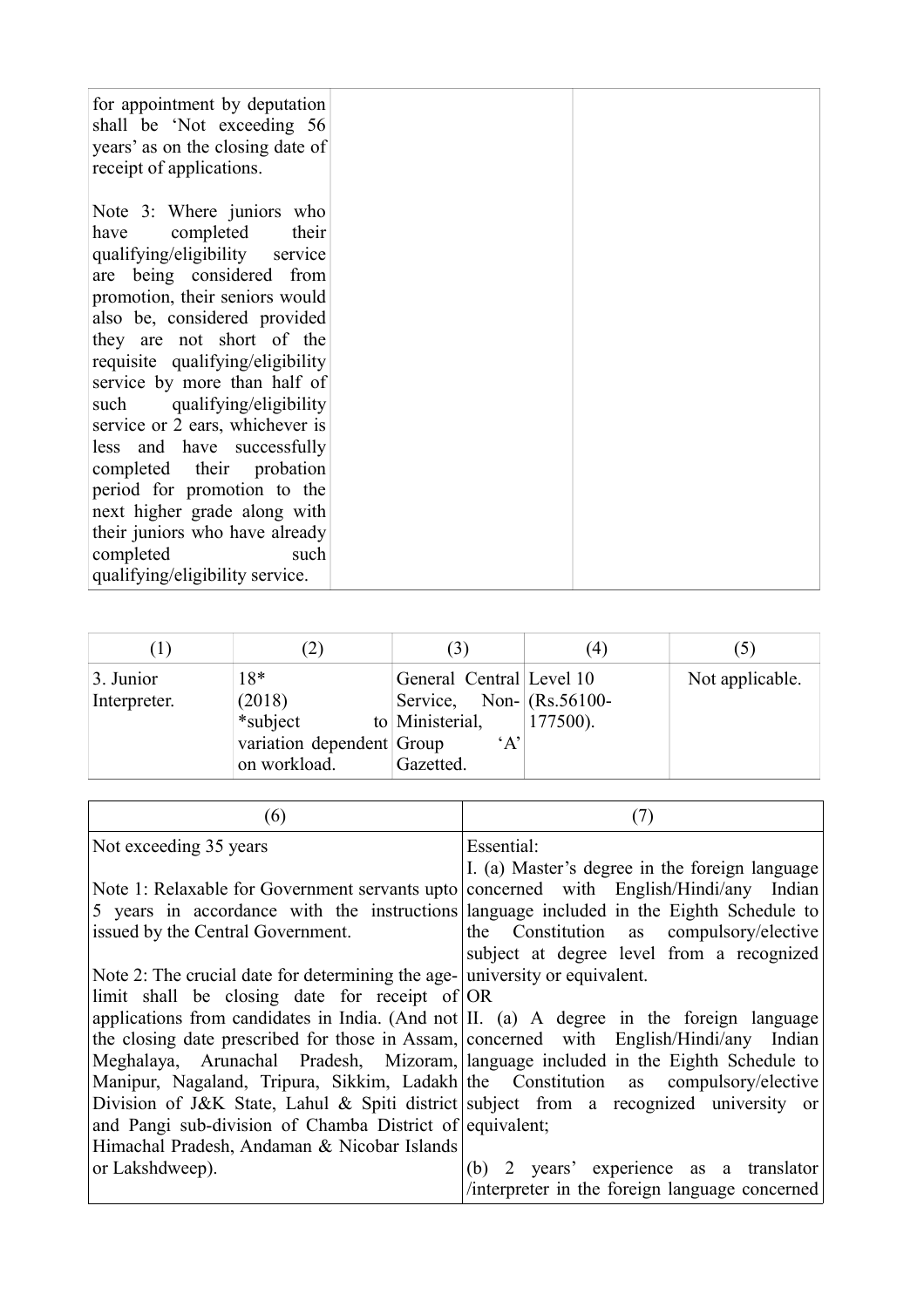| to English/Hindi/any Indian language included                                                                                                                                                                                                                                                                                                                                                                                                                                                         |
|-------------------------------------------------------------------------------------------------------------------------------------------------------------------------------------------------------------------------------------------------------------------------------------------------------------------------------------------------------------------------------------------------------------------------------------------------------------------------------------------------------|
| in the Eighth Schedule to the Constitution and<br>vice versa or in teaching the foreign language<br>concerned.<br><b>OR</b>                                                                                                                                                                                                                                                                                                                                                                           |
| (III)(a) Bachelor's degree with English<br>/Hindi/any Indian language included in the<br>Eight Schedule to the Constitution<br>as<br>compulsory/elective subject from a recognized<br>university or equivalent; and                                                                                                                                                                                                                                                                                   |
| (b) A diploma equivalent to interpretership<br>standard in the foreign language concerned<br>from a recognized university or equivalent;                                                                                                                                                                                                                                                                                                                                                              |
| (c) 3 years' experience<br>as<br>a<br>Translator/Interpreter in the foreign language<br>concerned to English/Hindi/any<br>Indian<br>language included in the Eighth Schedule to<br>the Constitution and Vice-versa or in teaching<br>the foreign language concerned.                                                                                                                                                                                                                                  |
| Note 1: The exact requirement of the foreign<br>language concerned shall be indicated at the<br>time of each requirement.                                                                                                                                                                                                                                                                                                                                                                             |
| Note 2: Qualifications are relaxable<br>at<br>discretion of the Union Public<br>Service<br>Commission, in case of candidates otherwise<br>well qualified.                                                                                                                                                                                                                                                                                                                                             |
| Note 3: The qualifications(s) regarding<br>Experience is/are relaxable at the discretion of<br>Union Public Service Commission in the case<br>of candidates belonging to schedules castes or<br>schedule tribes if at any stage of selection the<br>Union Public Service Commission is of the<br>opinion that sufficient number of candidates<br>from these<br>communities possessing<br>the<br>requisite experience are not likely to be<br>available to fill up the vacancies reserved for<br>them. |
|                                                                                                                                                                                                                                                                                                                                                                                                                                                                                                       |

| (8)             | (9)                         | (10)                                                                                                                                                                                                                                                                                                |
|-----------------|-----------------------------|-----------------------------------------------------------------------------------------------------------------------------------------------------------------------------------------------------------------------------------------------------------------------------------------------------|
| Not applicable. | 1 year for direct recruits. | Direct recruitment.                                                                                                                                                                                                                                                                                 |
|                 | in Hindi                    | During the period of probation, Note: Vacancies caused by the<br>the persons appointed shall be incumbent being away on<br>required to acquire proficiency deputation or long illness or<br>equivalent to study leave or under other<br>matriculation or the Pragya circumstances for a duration of |